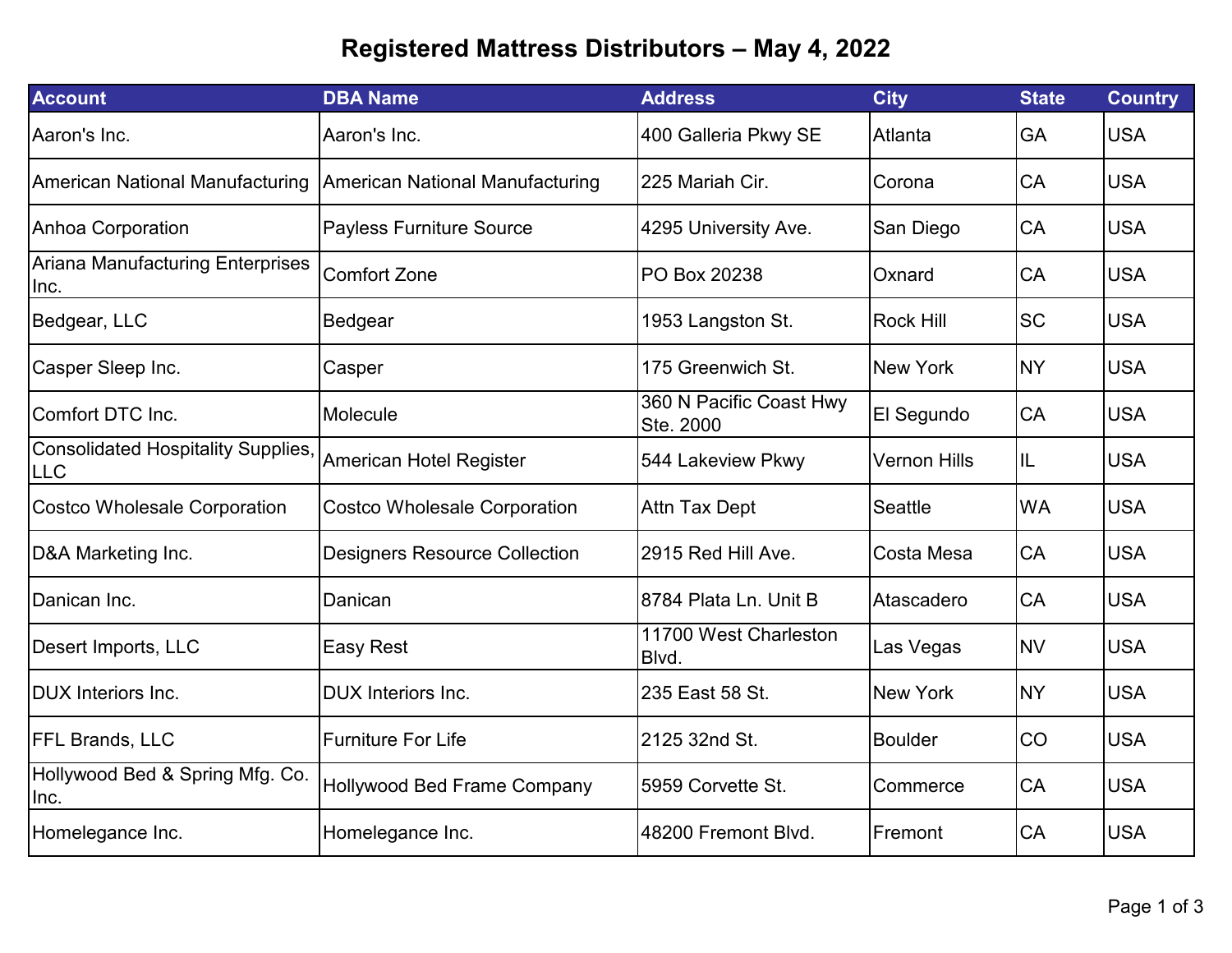## **Registered Mattress Distributors – May 4, 2022**

| <b>Account</b>                              | <b>DBA Name</b>                                          | <b>Address</b>            | <b>City</b>                       | <b>State</b> | <b>Country</b> |
|---------------------------------------------|----------------------------------------------------------|---------------------------|-----------------------------------|--------------|----------------|
| Imaginarium & Co. Inc.                      | Imaginarium & Co. Inc.                                   | 186 Route 36 - Ste. 205   | <b>West Long</b><br><b>Branch</b> | <b>NJ</b>    | <b>USA</b>     |
| <b>Import Direct</b>                        | Furniture of America California Inc.                     | 19605 E Walnut Dr. N      | City of Industry                  | CA           | <b>USA</b>     |
| John Boykin                                 | <b>BidRL Rancho Cordova</b>                              | 9911 Horn Rd. Ste. B      | Sacramento                        | CA           | <b>USA</b>     |
| Leesa Sleep, LLC                            | Leesa Sleep, LLC                                         | 3200 Pacific Ave. 2nd Fl. | Virginia Beach                    | VA           | <b>USA</b>     |
| Lull Ventures, LLC                          | Lull                                                     | 3905 State St.            | Santa Barbara                     | CA           | <b>USA</b>     |
| <b>Mattress Firm Inc.</b>                   | <b>Mattress Firm Inc.</b>                                | 10201 S Main              | Houston                           | <b>TX</b>    | <b>USA</b>     |
| <b>Maxim Fine Mattress</b>                  | <b>Maxim Fine Mattress</b>                               | 2553 Garfield Ave.        | Commerce                          | CA           | <b>USA</b>     |
| Minotti S.P.A.                              | Minotti                                                  | via Indipendenza 152      | Meda                              | MI           | <b>ITA</b>     |
| Modway Inc.                                 | Modway Inc.                                              | 329 Wyckoff Mills Rd.     | Hightstown                        | <b>NJ</b>    | <b>USA</b>     |
| <b>Mypietz Corporation</b>                  | <b>Furniture 4 Less Warehouse</b>                        | 1389 W Mill St.           | San Bernardino                    | CA           | <b>USA</b>     |
| <b>Night And Day Furniture, LLC</b>         | <b>Night And Day Furniture</b>                           | 3115 NE 109th Ave.        | Vancouver                         | <b>WA</b>    | <b>USA</b>     |
| Noble House Home Furnishings,<br><b>LLC</b> | Noble House Home Furnishings                             | 21325 Superior St.        | Chatsworth                        | CA           | <b>USA</b>     |
| OC Mattress Warehouse, LLC                  | Discount Mattress Lady / Mattress<br><b>Distribution</b> | 1092 Colonial Way         | <b>Tustin</b>                     | CA           | <b>USA</b>     |
| Pragma Coroporation                         | Pragma Corporation                                       | 94 County Line Rd.        | Colmar                            | PA           | <b>USA</b>     |
| Purple-Logistics                            | Purple-Logistics                                         | 1103 Buckingham Dr.       | Costa Mesa                        | CA           | <b>USA</b>     |
| Rainbow Bedding Co. LTD                     | Rainbow Bedding Co. LTD                                  | 3417 TR 166               | Sugarcreek                        | OH           | <b>USA</b>     |